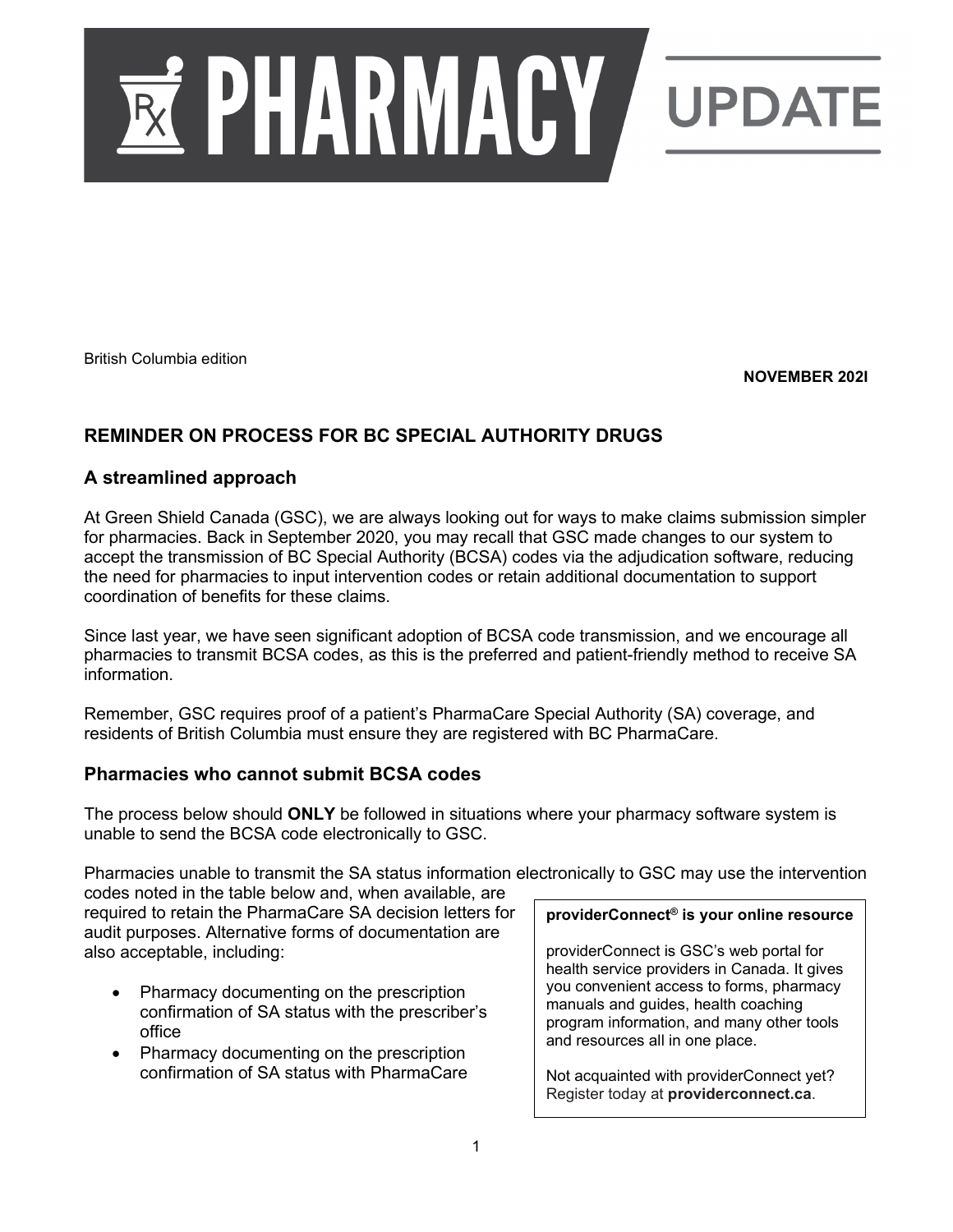- Pharmacy documenting on the prescription confirmation of SA status using the PharmaNet adjudication response (where SA has been approved)
- A copy of the prescription receipt where the SA status is printed (where SA has been approved)

It is recommended that pharmacies inquire with their software vendor if they are not able to submit this information automatically to GSC during claims adjudication.

## **A handy claims submission guide for BCSA drugs**

You can print the chart below as a helpful guide to handling the different scenarios involved when submitting claims for BCSA drugs.

| <b>Scenario</b>                                                                                                                   | Here's what you do                                                                                                                                                                                                                                                                                             |
|-----------------------------------------------------------------------------------------------------------------------------------|----------------------------------------------------------------------------------------------------------------------------------------------------------------------------------------------------------------------------------------------------------------------------------------------------------------|
| The drug has been approved by<br>PharmaCare SA, or the patient is currently<br>satisfying their deductible with BC<br>PharmaCare. | Submit claim through BC PharmaCare and coordinate<br>benefits with GSC using intervention code:<br>DV = Applied to provincial plan and approved.                                                                                                                                                               |
|                                                                                                                                   | Note: If the claim is still denied by GSC with $DX = Drug$<br>must be authorized even if the intervention code was<br>used, please direct patient to submit a completed<br>GSC's Special Authorization form for the requested<br>drug plus a copy of their PharmaCare SA decision letter<br>to GSC for review. |
| The prescriber has applied to PharmaCare<br>SA on behalf of the patient and coverage<br>has been denied.                          | Submit the claim to GSC using intervention code:<br>DW = Applied to provincial plan and rejected.                                                                                                                                                                                                              |
| The prescriber has not applied to<br>PharmaCare SA on behalf of the patient.                                                      | Submit the claim to GSC. A letter will be sent to the<br>patient advising them to ask their prescriber to submit<br>a request for coverage under the PharmaCare SA<br>program.                                                                                                                                 |
|                                                                                                                                   | A 60-day grace period will be initiated when a claim is<br>submitted to allow the patient to receive treatment<br>while awaiting a coverage decision. Once 60 days<br>have passed, GSC will not allow any further claims.                                                                                      |
|                                                                                                                                   | If the drug also requires approval from GSC and<br>prompt initiation of treatment is required, advise the<br>patient and prescriber to apply to both PharmaCare<br>SA and GSC simultaneously.                                                                                                                  |
| The patient is not eligible for coverage<br>under the BC PharmaCare program.                                                      | Submit the claim to GSC using intervention code:<br>DY = Not eligible for provincial plan coverage.                                                                                                                                                                                                            |
| The prescriber has determined that the<br>patient will not qualify for coverage, as they<br>will not meet the criteria set by the | Submit the claim to GSC using intervention code:<br>DY = Not eligible for provincial plan coverage.                                                                                                                                                                                                            |
| PharmaCare SA program.                                                                                                            | Note: For audit purposes GSC will accept<br>documentation within the patient's file either on script                                                                                                                                                                                                           |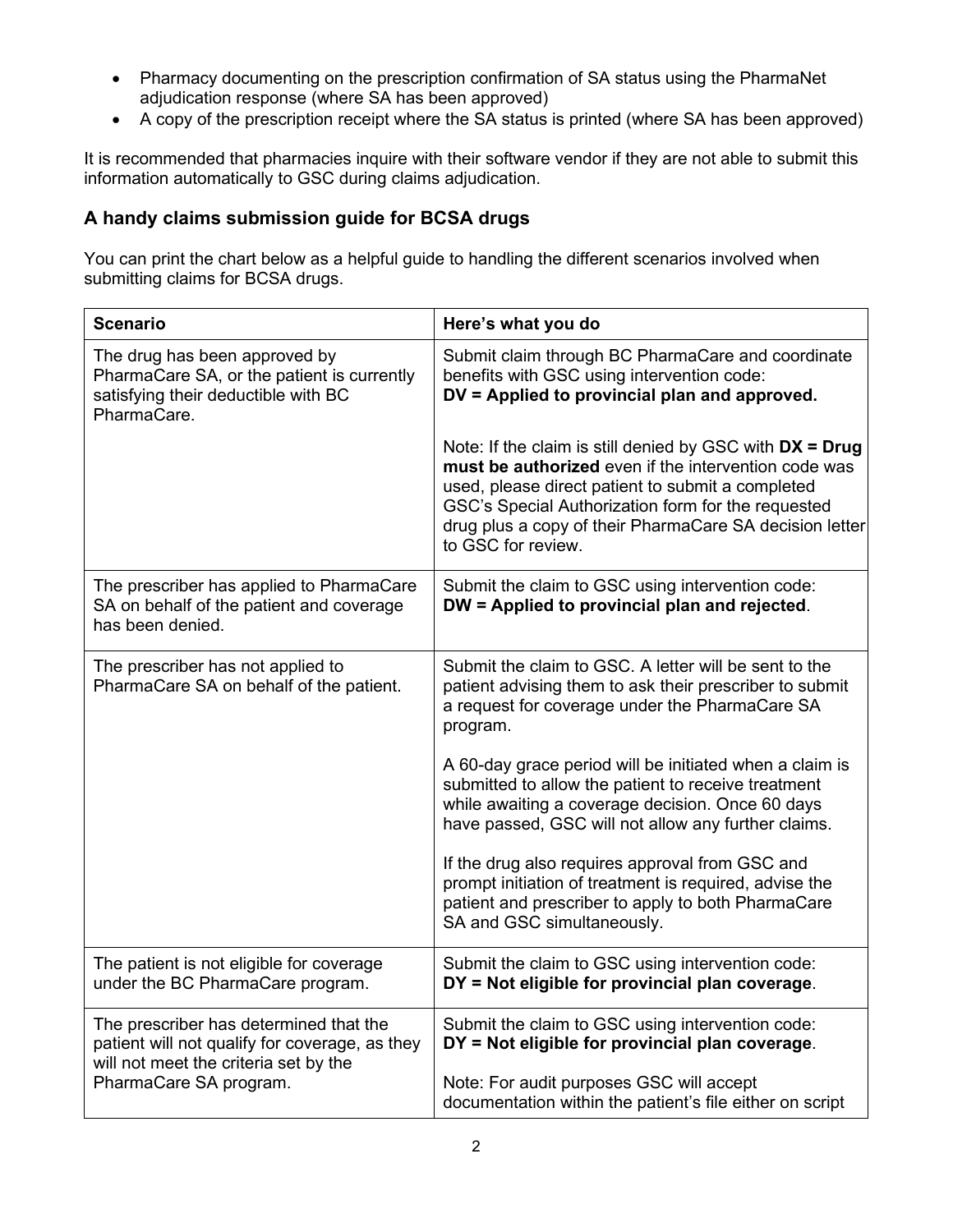| <b>Scenario</b>                                                                                                                                                                                                                                              | Here's what you do                                                                                                                                                                                                                       |
|--------------------------------------------------------------------------------------------------------------------------------------------------------------------------------------------------------------------------------------------------------------|------------------------------------------------------------------------------------------------------------------------------------------------------------------------------------------------------------------------------------------|
|                                                                                                                                                                                                                                                              | or a fax specific to the patient from prescriber that<br>indicates that patient will not qualify for SA coverage<br>through BC PharmaCare.                                                                                               |
| The prescriber has applied to PharmaCare<br>SA on behalf of the patient and coverage<br>has been approved, plus another GSC<br>program needs to be overridden (e.g., trial<br>prescription program, vacation supply,<br>maintenance policy, high-cost drug). | Submit the claim to GSC using the intervention code:<br>SV = Applied to provincial plan and approved.<br><b>Bypass other programs.</b>                                                                                                   |
| The prescriber has applied to PharmaCare<br>SA on behalf of the patient and coverage<br>has been denied, plus another GSC<br>program needs to be overridden (e.g., trial<br>prescription program, vacation supply,<br>maintenance policy, high-cost drug).   | Submit the claim to GSC using the intervention code:<br>SW = Rejected by provincial plan. Bypass other<br>programs.                                                                                                                      |
| Three or more intervention codes required.                                                                                                                                                                                                                   | Submit the claim to GSC manually for processing by<br>uploading it through providerConnect. Ensure the<br>claim includes a completed claim form, the intervention<br>codes being used, and copy of the PharmaCare SA<br>decision letter. |

# **CLAIMS FOR FLASH AND CONTINUOUS GLUCOSE MONITORS**

Effective November 11, 2021, pharmacists will be able to submit claims for flash and continuous glucose monitoring systems (transmitters and sensors) through their pharmacy software by a) following the claim submission guidelines from their provincial drug plan, or b) submitting the applicable PIN(s) found in the table below. (Please keep this table available for future reference.)

Reimbursement of flash and glucose monitoring systems require a valid prescription and is limited to patients with insulin-dependent diabetes. To confirm eligibility\*, the adjudication system will look in the patient's most recent 90-day claim history for evidence of use of short-acting insulin, insulin pump, or insulin pump supplies, otherwise the claim will deny. Where the claim denies, please direct the patient to their doctor to obtain a prescription indicating the use of short-acting insulin. The patient can then submit that prescription to GSC via the *GSC everywhere* desktop or mobile application. GSC will then load an approval into the patient's file which will enable payment of the claim.

#### **Dexcom G6 Receiver**

Dexcom Canada will provide one free G6 Receiver to patients approved for coverage of Dexcom G6 CGM System who don't have a compatible smart device. Patients should contact Dexcom Canada at 1.844.832.1810 and provide proof of a paid pharmacy claim for Dexcom G6 Sensors or Transmitters.

#### **Product identification numbers (PINs)**

When transmitting claims for GMS devices listed in the table below, please use the assigned provincial PIN where provincial adjudication guidelines exist; otherwise use the PINs shown on the following page.

\*Note that in some cases additional plan-specific eligibility requirements may apply.